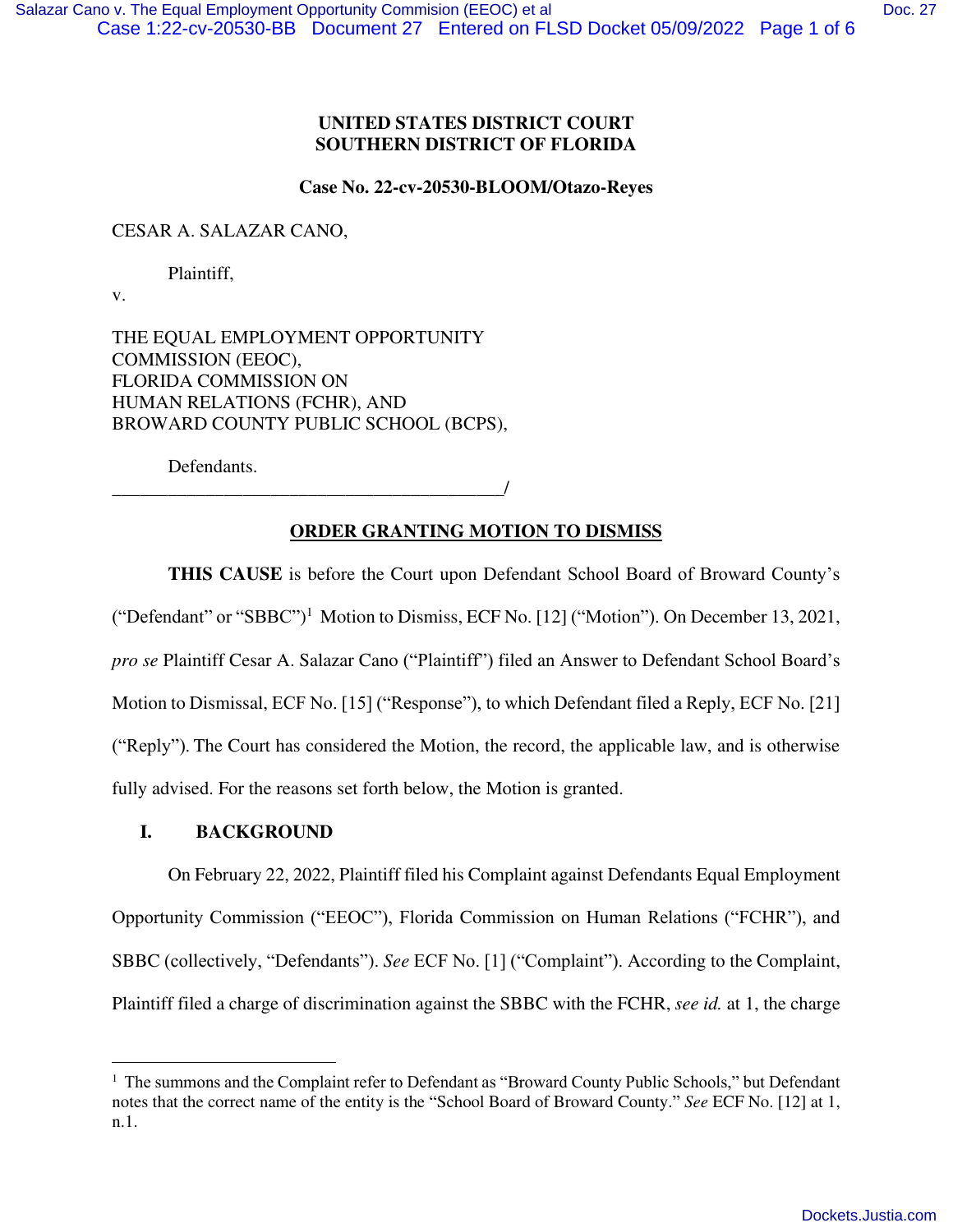Case No. 22-cv-20530-BLOOM/Otazo-Reyes

was transferred to the EEOC for investigation, *see id.* at 2-3, the EEOC failed to timely and adequately investigate the charge, *see id.* at 3-4, the EEOC eventually determined that the charge was not viable, and issued a notice of right to sue, *see id.* at 6. Defendants have conspired to deprive Plaintiff of his rights, *see id.* at 10-11. Plaintiff thus seeks relief under the Federal Tort Claims Act ("FTCA") pursuant to 28 U.S.C. § 1346(b) and Conspiracy against Rights pursuant to 18 U.S.C. § 241. *See* ECF No. [1] at 1, 10-11.

Defendant now requests that the Court dismiss Plaintiff's Complaint with prejudice. *See*  ECF No. [12]. Defendant argues that (1) Defendant is a governmental entity organized and existing under the laws of the State of Florida and not subject to liability under the FTCA; (2) the Complaint fails to set forth any facts to plead a plausible claim that Defendant conspired with the EEOC and/or the FCHR to deprive Plaintiff of any rights he may have had to pursue a claim of discrimination against Defendant; and (3) Plaintiff's Title VII claim against Defendant is time-barred and any amendment of the Complaint would be futile. *See id.* at 2. Plaintiff responds that the Court should deny the Motion because he is not asserting an FTCA claim or a Title VII employment discrimination claim against Defendant, but a "conspiracy" claim. *See* ECF No. [15] at 2-3. Plaintiff does not appear to meaningfully respond to Defendant's remaining arguments. *See generally id.*

# **II. LEGAL STANDARD**

A pleading must contain "a short and plain statement of the claim showing that the pleader is entitled to relief." Fed. R. Civ. P. 8(a)(2). Although a complaint "does not need detailed factual allegations," it must provide "more than labels and conclusions, and a formulaic recitation of the elements of a cause of action will not do." *Bell Atl. Corp. v. Twombly*, 550 U.S. 544, 555, 127 S. Ct. 1955, 167 L.Ed.2d 929, (2007); *see Ashcroft v. Iqbal*, 556 U.S. 662, 678, 129 S. Ct. 1937, 173 L.Ed.2d 868 (2009) (explaining that Rule 8(a)(2)'s pleading standard "demands more than an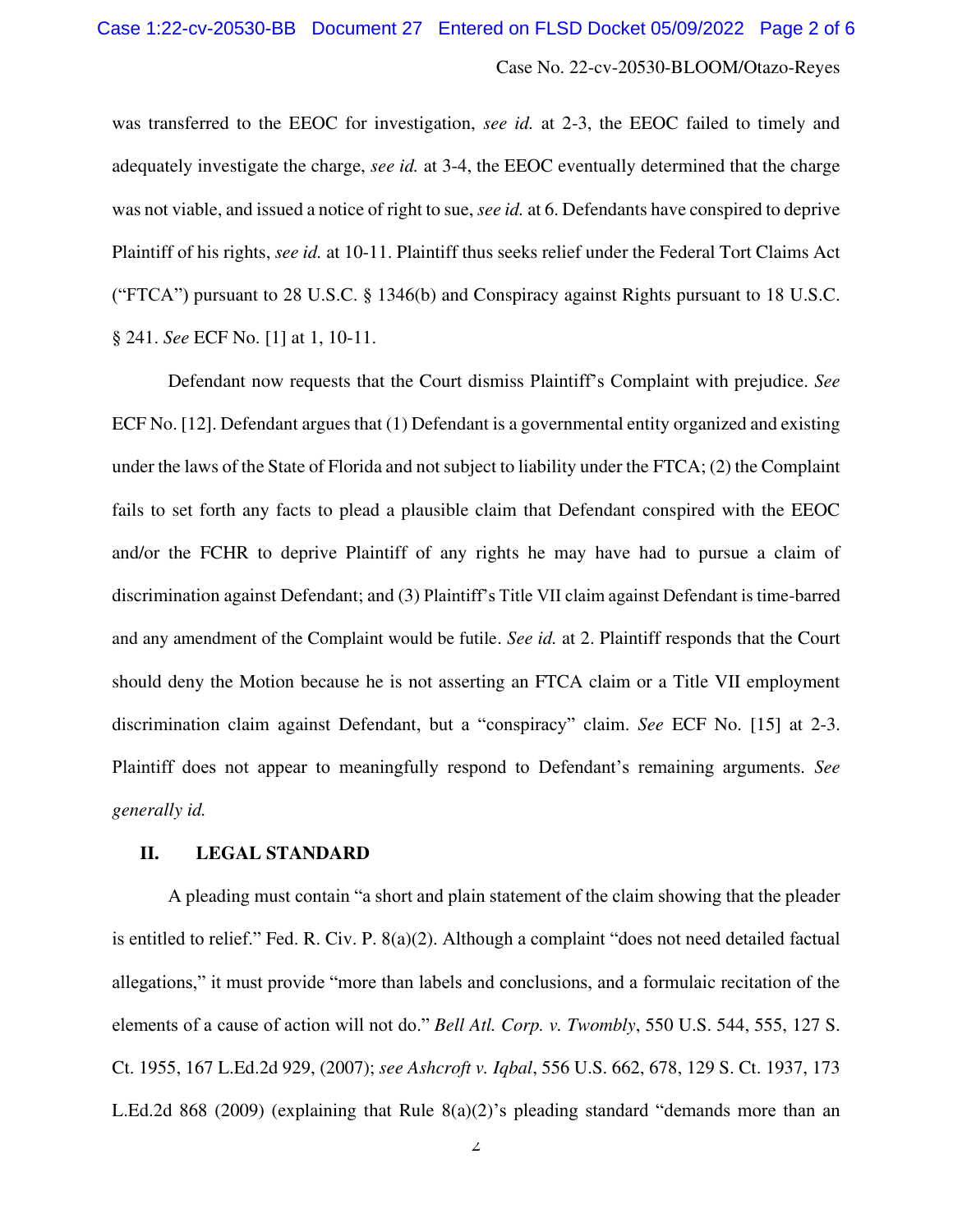unadorned, the-defendant-unlawfully-harmed-me accusation"). Additionally, a complaint may not rest on "'naked assertion[s]' devoid of 'further factual enhancement.'" *Iqbal*, 556 U.S. at 678, 129 S. Ct. 1937 (quoting *Twombly*, 550 U.S. at 557, 127 S. Ct. 1955). "Factual allegations must be enough to raise a right to relief above the speculative level." *Twombly*, 550 U.S. at 555, 127 S. Ct. 1955. If the facts satisfy the elements of the claims asserted, a defendant's motion to dismiss must be denied. *Id.* at 556.

When reviewing a motion to dismiss, a court, as a general rule, must accept the plaintiff's allegations as true and evaluate all plausible inferences derived from those facts in favor of the plaintiff. *See Chaparro v. Carnival Corp.*, 693 F.3d 1333, 1337 (11th Cir. 2012); *Miccosukee Tribe of Indians of Fla. v. S. Everglades Restoration Alliance*, 304 F.3d 1076, 1084 (11th Cir. 2002); *AXA Equitable Life Ins. Co. v. Infinity Fin. Grp., LLC*, 608 F. Supp. 2d 1349, 1353 (S.D. Fla. 2009) ("On a motion to dismiss, the complaint is construed in the light most favorable to the non-moving party, and all facts alleged by the non-moving party are accepted as true."); *Iqbal*, 556 U.S. at 678. A court considering a Rule 12(b) motion is generally limited to the facts contained in the complaint and attached exhibits, including documents referred to in the complaint that are central to the claim. *See Wilchombe v. TeeVee Toons, Inc.*, 555 F.3d 949, 959 (11th Cir. 2009); *Maxcess, Inc. v. Lucent Technologies, Inc.*, 433 F.3d 1337, 1340 (11th Cir. 2005) ("[A] document outside the four corners of the complaint may still be considered if it is central to the plaintiff's claims and is undisputed in terms of authenticity.") (citing *Horsley v. Feldt*, 304 F.3d 1125, 1135 (11th Cir. 2002)). While the court is required to accept as true all allegations contained in the complaint, courts "are not bound to accept as true a legal conclusion couched as a factual allegation." *Twombly*, 550 U.S. at 555; *Iqbal*, 556 U.S. at 678. "Dismissal pursuant to Rule 12(b)(6) is not appropriate 'unless it appears beyond doubt that the plaintiff can prove no set of facts in support of his claim which would entitle him to relief.'" *Magluta v. Samples*, 375 F.3d 1269, 1273 (11th Cir. 2004) (quoting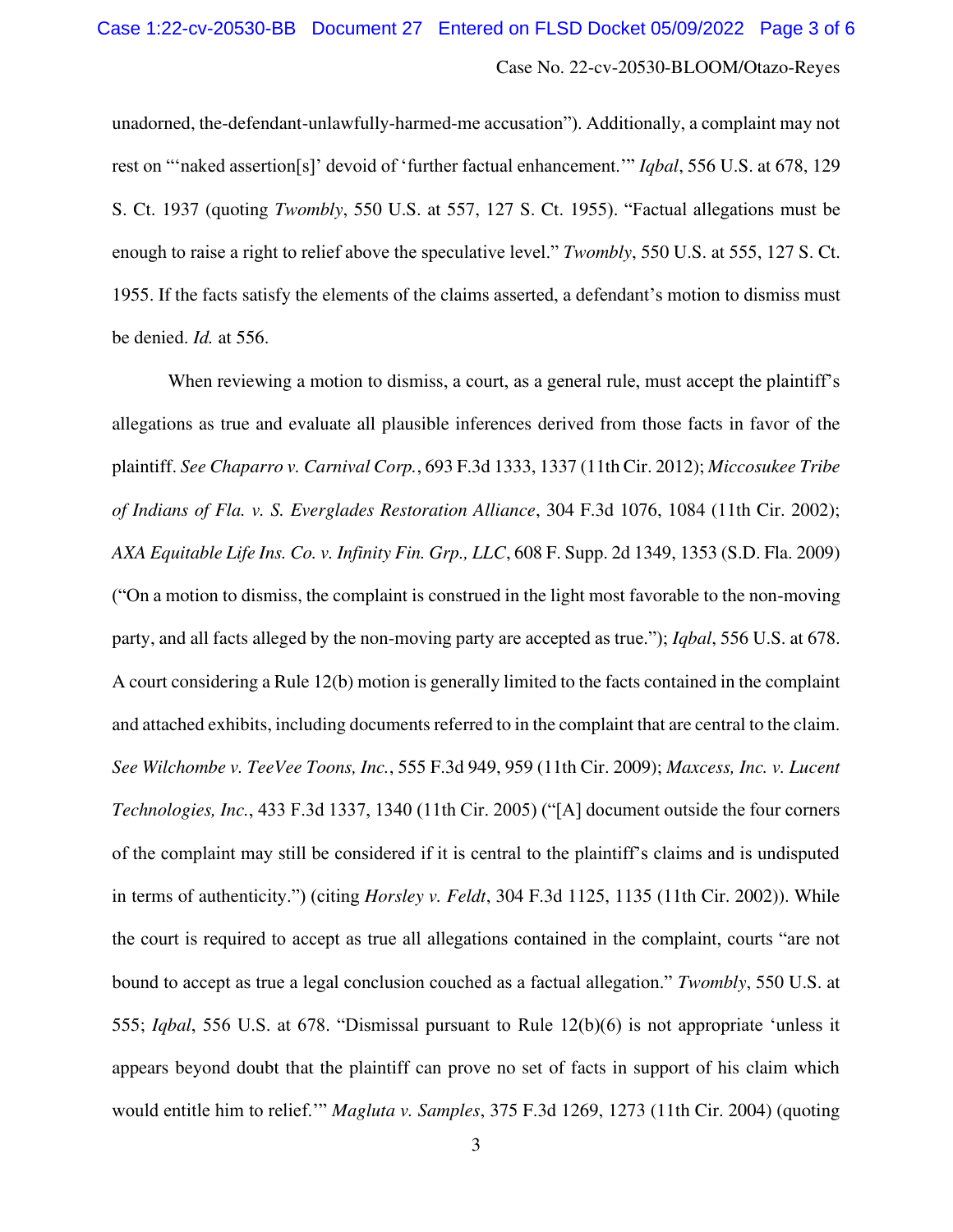*Conley v. Gibson*, 355 U.S. 41, 45-46 (1957)).

As a final note, *pro se* filings are "held to a less stringent standard than [filings] drafted by attorneys and will, therefore, be liberally construed." *Tannenbaum v. United States*, 148 F.3d 1262, 1263 (11th Cir. 1998). This leniency, however, does not confer on *pro se* litigants "a right to receive special advantages not bestowed on other litigants." *Procup v. Strickland*, 760 F.2d 1107, 1115 (11th Cir. 1985). For example, *pro se* litigants are nonetheless required to abide by the Local Rules and the Federal Rules of Civil Procedure. *Id.*; *Meduty v. Ga. Dep't of Admin. Servs.*, 614 F. App'x 401, 402-03 (11th Cir. 2015) (citing *Tannenbaum*, 148 F.3d at 1263; *McNeil v. United States*, 508 U.S. 106, 113 (1993)). Moreover, courts cannot serve as *de facto* counsel for an unrepresented party and cannot rewrite a deficient filing for the sake of sustaining an action. *Jarzynka v. St. Thomas Univ. of Law*, 310 F. Supp. 2d 1256, 1264 (S.D. Fla. 2004). Nor may courts simply "fill in the blanks" to infer a litigant's claim. *Brinson v. Colon*, No. CV411-254, 2012 WL 1028878, at \*1 (S.D. Ga. Mar. 26, 2012); *see also Bivens v. Roberts*, No. 2:08CV026, 2009 WL 411527, at \*3 (S.D. Ga. Feb. 18, 2009) ("[J]udges must not raise issues and arguments on plaintiffs' behalf, but may only construe pleadings liberally given the linguistic imprecision that untrained legal minds sometimes employ." (citing *Miller v. Donald*, 541 F.3d 1091, 1100 (11th Cir. 2008))).

### **III. ANALYSIS**

Upon review of the pleadings, Plaintiff's claims against Defendant must be dismissed. As an initial matter, Plaintiff concedes that he is not asserting an FTCA claim or a Title VII employment discrimination claim against Defendant. *See* ECF No. [15] at 3 ("I did not file a complaint for DISCRIMINATION against the School Board . . . . It is totally clear that the School Board is not sued under the FTCA laws. Only the EEOC is under the responsibility of the FTCA"). As such, any allegations in the Complaint in support of Plaintiff's FTCA claim and Title VII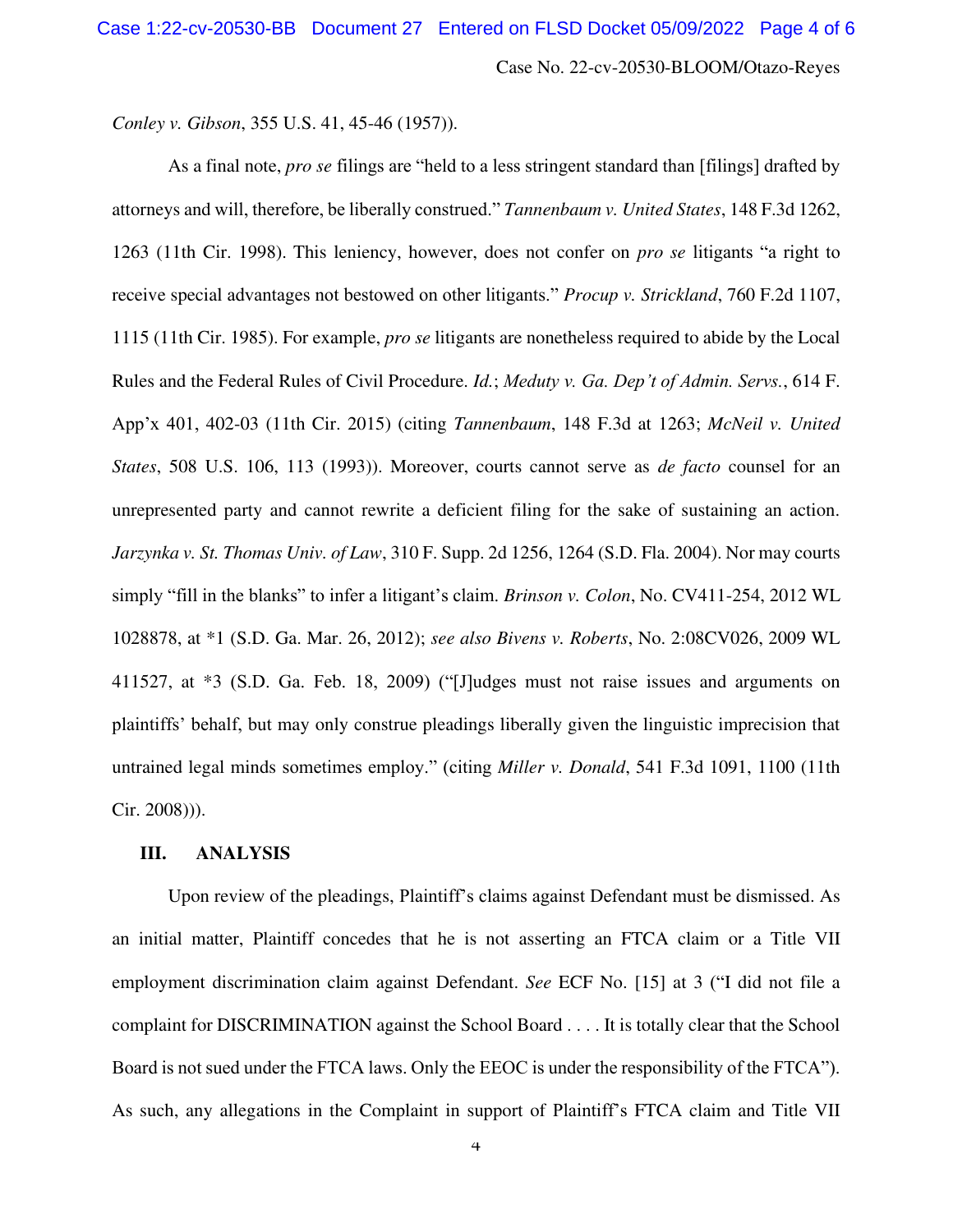employment discrimination claim against the SBBC have been effectively withdrawn and are no longer viable.

Plaintiff's only remaining claim appears to be a claim of Conspiracy against Rights pursuant to 18 U.S.C. § 241. *See* ECF No. [1] at 10-11. However, "Section 241 is a criminal statute and doesn't provide a civil cause of action." *See Anderson v. Perez*, 860 F. App'x. 688, 690 (11th Cir. July 12, 2021) (citing *Hanna v. Home Ins. Co*., 281 F.2d 298, 303 (5th Cir. 1960)). As such, Plaintiff does not specify the legal basis for the relief that he seeks.<sup>2</sup>

As a final note, the Court agrees with Defendant that any amendment to the Complaint would be futile considering Plaintiff's concession that he is not asserting an FTCA claim or a Title VII employment discrimination claim against Defendant and the fact that Plaintiff is not entitled to any relief under 18 U.S.C. § 241. Further, Plaintiff does not seek leave to amend his Complaint and any attempt would be futile. Therefore, the Court need not grant Plaintiff an opportunity to amend the Complaint, and Plaintiff's claims against SBBC must be dismissed with prejudice.

# **IV. CONCLUSION**

# Accordingly, it **is ORDERED AND ADJUDGED** as follows:

- 1. Plaintiff's claims against Defendant School Board of Broward County are **DISMISSED WITH PREJUDICE**.
- 2. Plaintiff's claims shall proceed against the remaining Defendants.

<sup>&</sup>lt;sup>2</sup> Further, to state a civil conspiracy claim, the complaint must allege "(a) an agreement between two or more parties, (b) to do an unlawful act or to do a lawful act by unlawful means, (c) the doing of some overt act in pursuance of the conspiracy, and (d) damage to plaintiff as a result of the acts done under the conspiracy." *See Cordell Consultant, Inc. Money Purchase Plan and Trust v. Abbott*, 561 F. App'x. 882, 886 (11th Cir. 2014). The Complaint is devoid of any factual allegations to plausibly state a civil conspiracy claim against Defendant.